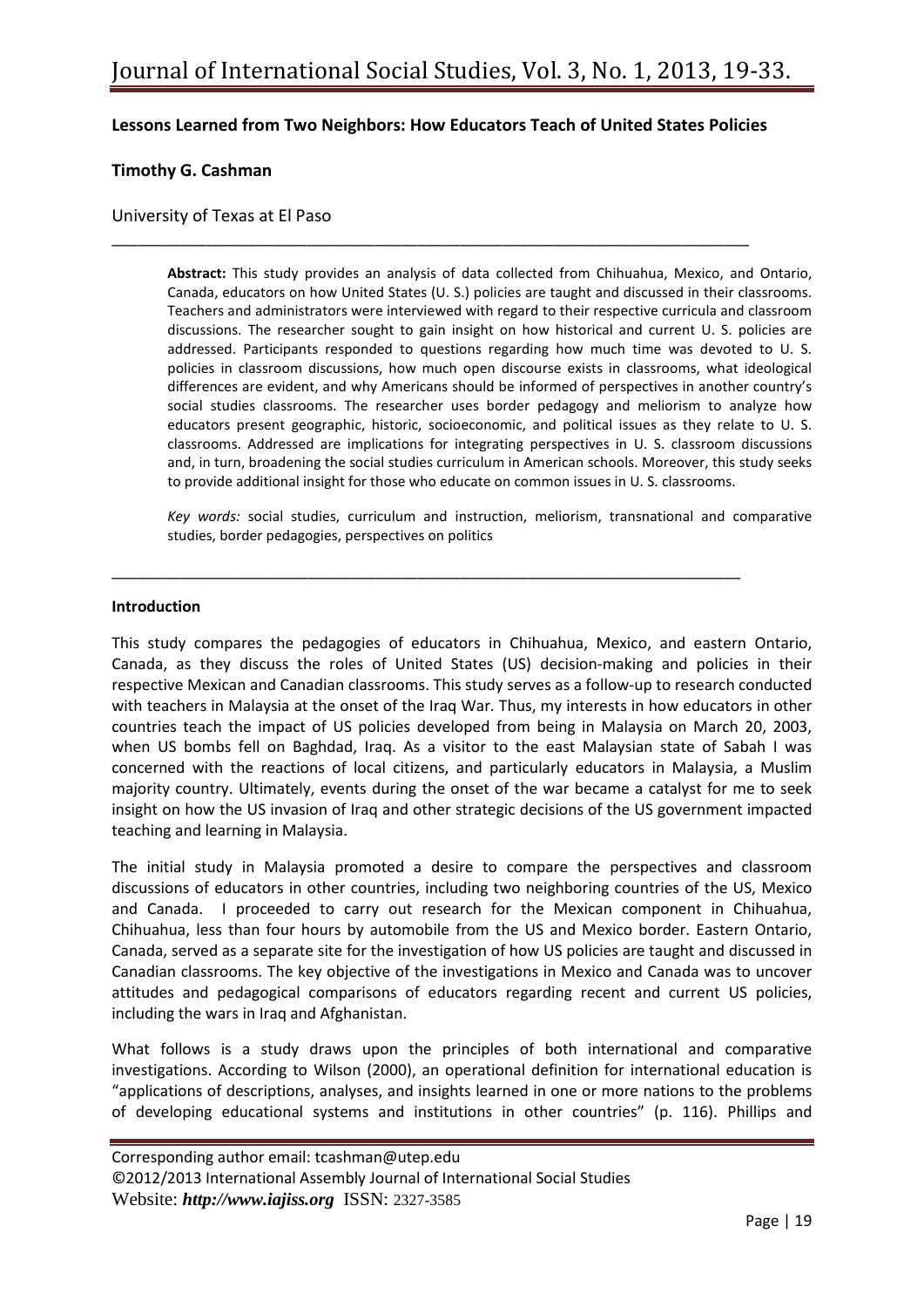Schweisfurth (2006) maintain individuals, to a certain extent, are innate comparativists. All of us, on some level, seek to compare situations in familiar settings with environs less recognizable. Epstein (2008) argues international and comparative education provides opportunities for better comprehension and insightful consideration of our own education. In this sense, it is important for the comparativist in all of us to identify further with internationalist perspectives. At the heart of transnational, comparative, and international studies is the notion of meliorism, or an attempt by human to improve societal conditions. Melioristic, transnational investigations are concerned with "the improvement of national educational systems by the addition of models, practices, innovations, and the like, borrowed or transferred from other national educational systems" (Wilson, 2003).

It should be noted that research was completed in Chihuahua, Mexico, during the George H. W. Bush US presidency; whereas, the data were collected in Ontario, Canada within the first year of the Obama administration. Guiding the research in both cases was the desire to uncover comparative aspects of social studies educators who teach of US policies in their respective curricula. This study seeks to provide perspectives that have been lacking in the US school curriculum. My research sought to uncover the following: What points of view do educators in Chihuahua, Mexico, and eastern Ontario, Canada, bring to discussions of US policies, including recent US-led wars and antiterrorism measures?

## **Purpose of the Study**

Educators were interviewed and surveyed in Mexico and Canada to better understand differences in social studies discourses among schools in two countries bordering the US. This study seeks to provide additional comparative insight for those who educate on common issues in US classrooms.

The problem that needed addressing was "How can the US social studies curriculum be enhanced through border pedagogy and transnational, comparative studies?" Also, given the constraints placed on many social studies educators with demands of high stakes testing, how can I impress upon others the validity of perspectives from transnational and comparative studies? Whereas, Mexican and Canadian educators have an immense amount of social studies knowledge and pedagogy that is noteworthy and should be shared, how can US social studies educators incorporate this knowledge into a highly prescriptive, standards-based curriculum, as in the scope-and-sequence approach to social studies? By carefully considering the perspectives of educators in our neighboring countries this research seeks to provide additional insight to impact of momentous US policies, such as the wars in Iraq and Afghanistan and the "War on Terrorism." Indeed, some of these perspectives fill the information and social studies knowledge void resulting from selective mainstream media censorship of war and terrorism perspectives presented to US audiences.

The following questions guided research:

- 1. How much time is devoted to the discussion of US policies?
- 2. How much open discourse exists in classrooms?
- 3. What, if any, ideological differences are evident in classrooms during their discussions that included US policies?
- 4. How have discussions of US policies changed?
- 5. Why should others, and particularly Americans, be informed of perspectives in another country's social studies classrooms?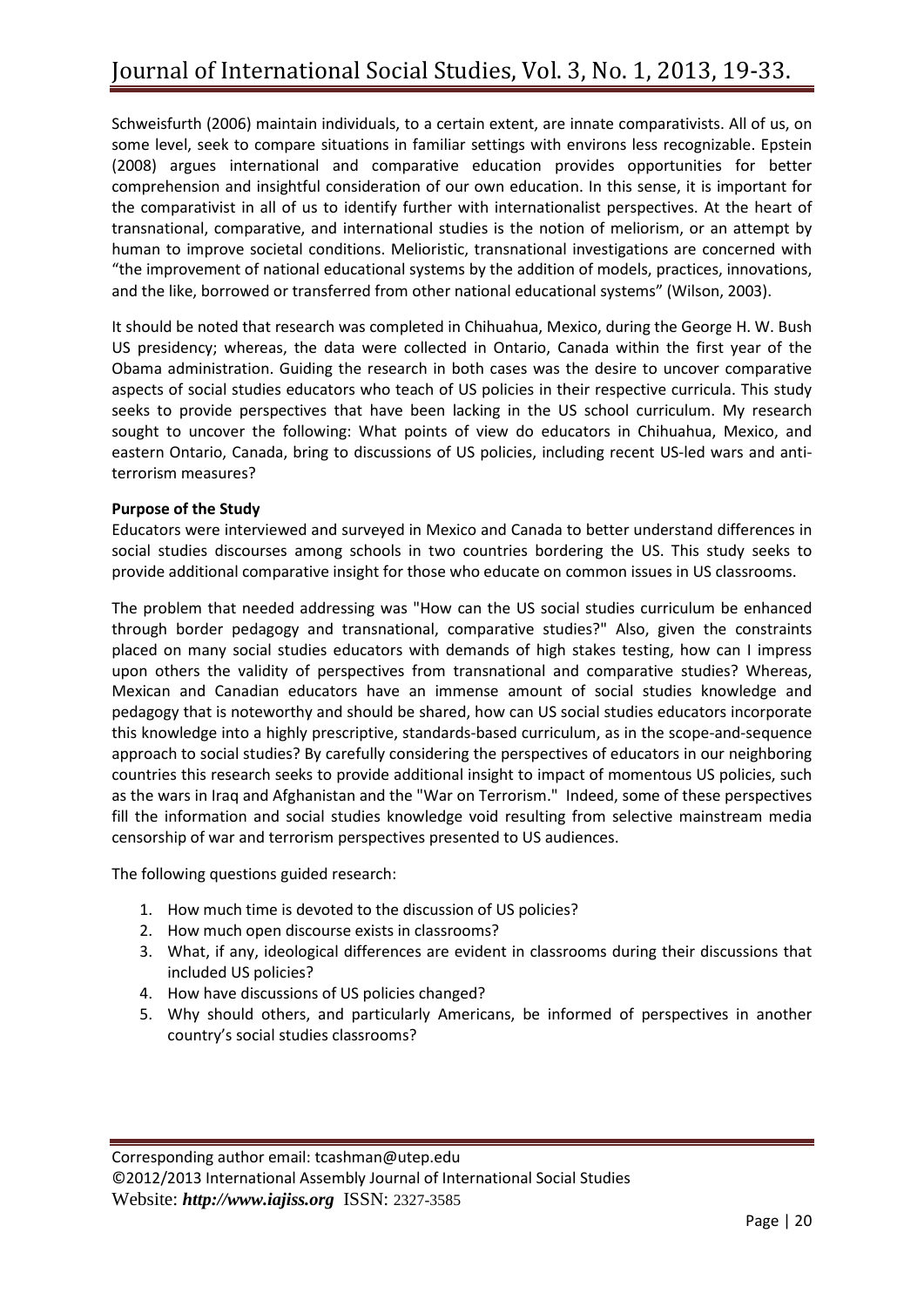## **Theoretical Framework**

Border pedagogy provided lenses for the consideration of what occurs in classrooms in Mexico and Canada, not too far removed from the US border. According to Reyes (2005), border pedagogy is defined "as a set of multifaceted, complex, and interactive factors; educational policies; curriculum; instructional practices; and a knowledge base that educators need to consider to increase the academic achievement of diverse students" (p. 149). Giroux (1991) put forth assertions that border pedagogy utilizes diverse cultural resources that promote new identities within existing configurations of power. Border pedagogy teaches students the skills of critical thinking, debating power, meaning, and identity. The goals of transformative education are embedded within the discourses of border pedagogy (Garza, 2007; Giroux, 1991; Romo & Chavez, 2006). According to Romo and Chavez (2006), border pedagogy "encourages tolerance, ethical sophistication, and openness" (p. 143). Border pedagogy also engages students in multiple references to better consider different cultural codes, experiences, and languages. This engagement, in turn, assists students in constructing their own narratives and histories, reconsidering democracy through sociocultural negotiation.

Research that considers border pedagogy has implications for constructivist, critical engagement with social studies content. Garza (2007) found, after considering border pedagogies, and specifically border experiences, the conversations of educators on the California and Mexico border revealed an interconnectedness as educators in the borderlands. Participants in the study learned how they could inform and strengthen each other's educational practices. Educators reconsidered how Mexican influences impacted local US schools (Garza, 2007).

Border pedagogy overlaps with comparative and transnational approaches to understanding our own nature as it relates to other societies and cultures. Zhao, Lin, and Hoge (2007) maintain there is a need for further comparative and transnational studies on how well students know each other and each other's histories and cultures. American students and teachers alike are not well-prepared in global education, and it is critical more efforts be made to foster both American students' and teachers' knowledge of other nations. There is a need for promoting cultural and global understanding and awareness (Zhao, Lin, & Hoge, 2007).

#### **Education in Mexico and Canada**

Educators from Mexico and Canada perform their responsibilities under unique conditions that are, in turn, influenced by each respective country's historical background, sociocultural conditions, and government policies. These circumstances influence the present day curriculum, and, in some cases, place constraints on the discourses that take place in classrooms.

In Mexico, the Secretary of Education (SEP) oversaw changes in the curriculum during the 1960s and 1970s so students could take a more active role in learning (Erickson, 2003). Pedagogy that promoted more creativity, scientific inquiry, and critical thinking was introduced. The government has continued to promote modernization in education, including educational technologies; yet many broad goals remain unattained and adequate funding is needed (Rippberger & Staudt, 2003).

A key responsibility of the office of the SEP was and is to promote a sense of national identity and patriotism (Erickson, 2003). Mexican basic education is intended to provide students with fundamental knowledge and intellectual abilities (Sistema Educativo de los Estados Unidos Mexicanos, 2004). Accordingly, a main goal of public schools is to promote a sense of conscience in social disciplines. In Mexico, the process of nation-building and construction of national identity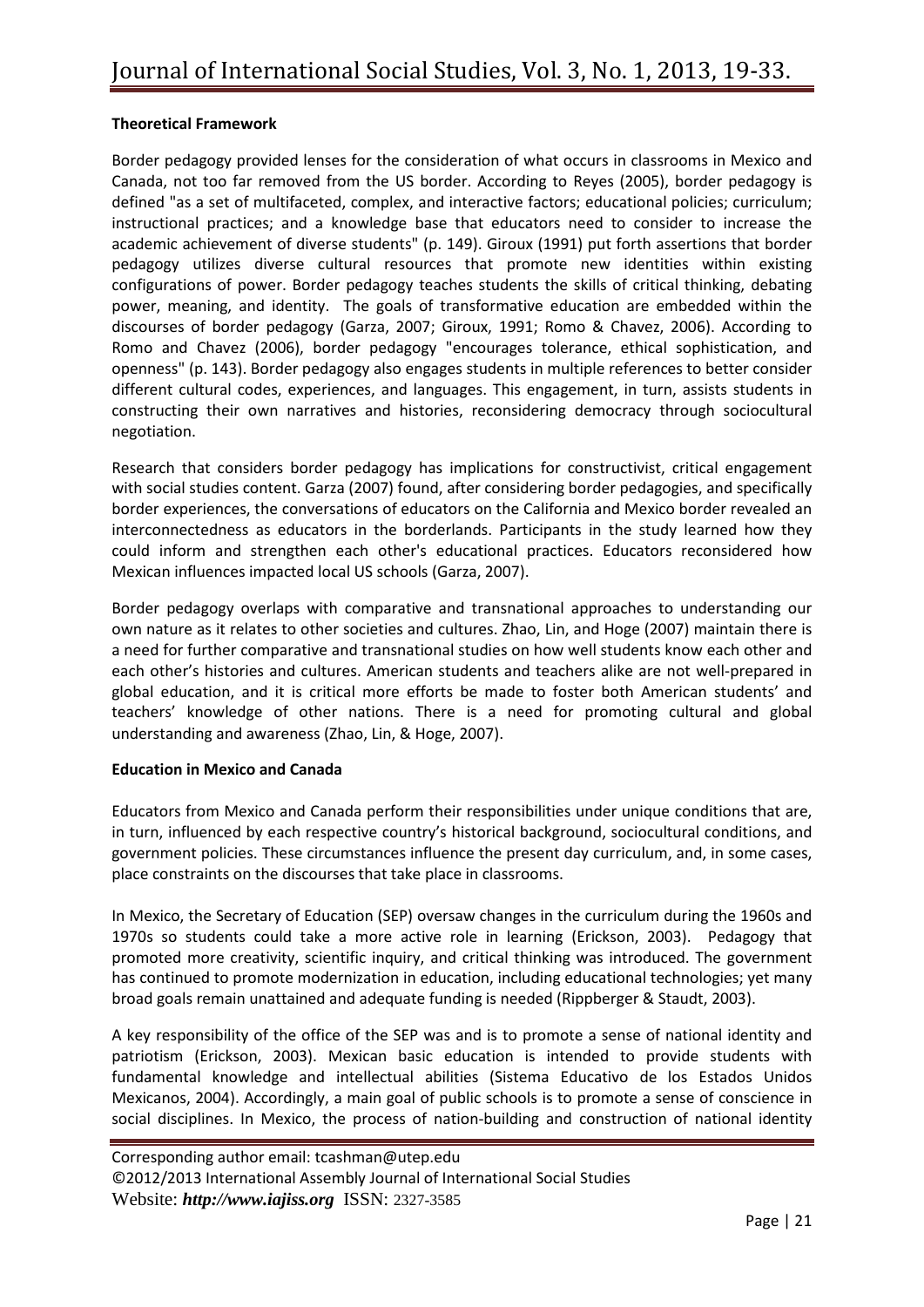remains a firm imperative, especially as the shadow of the powerful neighbor that is the US looms large (Levinson, 1998).

Mexico considers itself as pluricultural because of its "distinct peoples, cultures, communities, and groups that share rights and obligations common to economic, political, and educational life, in spite of cultural, ethnic, and linguistic distinctions" (Morales & Caballero, 2002, p. 55). The indigenous population believes more than government rhetoric is needed. Hence, there should be respect for cultural diversity that also eradicates various forms of discrimination and social inequality. There is a call for a new indigenous education that recognizes "universal philosophical and scientific principles, and at the same time, bases itself on its own historical traditions and knowledge, for example, teaching in the mother tongue" (Morales & Caballero, 2002, p. 56). For significant change to occur, education must serve the role of empowering, providing identity, and promoting indigenous cultures (Diaz-Couder, 1998).

Canadian and US relations, though intertwined, have always been multi-dimensional, ranging from, in some respects, supportive; to, in many cases, oppositional. Sentiments vary from community to community and province to province.

Thompson (2009) posits that a majority of Canadians think the US is Canada's best ally in the world and one in four Canadians think both countries should eliminate the border. Conservative Canadian historian Granatstein (2009, para. 3) argues to the contrary, maintaining, "If they could vote in U.S. elections Canadians would be Democrats. But that has never given Democratic presidents a free ride." For instance, John F. Kennedy came under fire for his Bay of Pigs campaign, and Bill Clinton was under attack for his role in the approval of NAFTA [North American Free Trade Agreement] (Granatstein, 2009). Accordingly, the author contends, "What this means is that Canadian anti-Americanism has never been a tap to be turned on and off. It's not dead today; it's only sleeping" (Granatstein, 2009, para. 4).

Earl (2006) notes these divergent Canadian perspectives in his writings. In the early 2000s Canadian and US relations were the most strained since the War of 1812 and the Pierre Trudeau era, according to Earl. Trudeau had, himself, described the relationship between Canada and the US as one of a mouse with an elephant. Accordingly, in 1969 Trudeau remarked:

America should never underestimate the constant pressure on Canada that the mere presence of the US has produced. We're different people from you and we're different people because of you. Living next to you is in some ways like sleeping with an elephant. No matter how friendly and even-tempered is the beast, if I can call it that, one is affected by every twitch and groan (Earl, 2004, para. 3).

The Bush administration was mistrusted and immensely unpopular among a majority of the Canadian public (Ek, 2009). Barack Obama's election as US president in 2008 offered for a strengthening of US and Canada relations (Ek, 2009).

Canadian educational policy, according to Davies and Issitt (2005), is determined at the provincial level, resulting in diverse policies throughout Canada. Additionally, they refer to any social education in Canada as being marginalized within the greater educational context. With regard to discussions of Canadian relations with the US in classrooms, Osborne (2003) makes the assertion that Canadian students may comprehend more of US historical and political figures than they do of Canadian figures.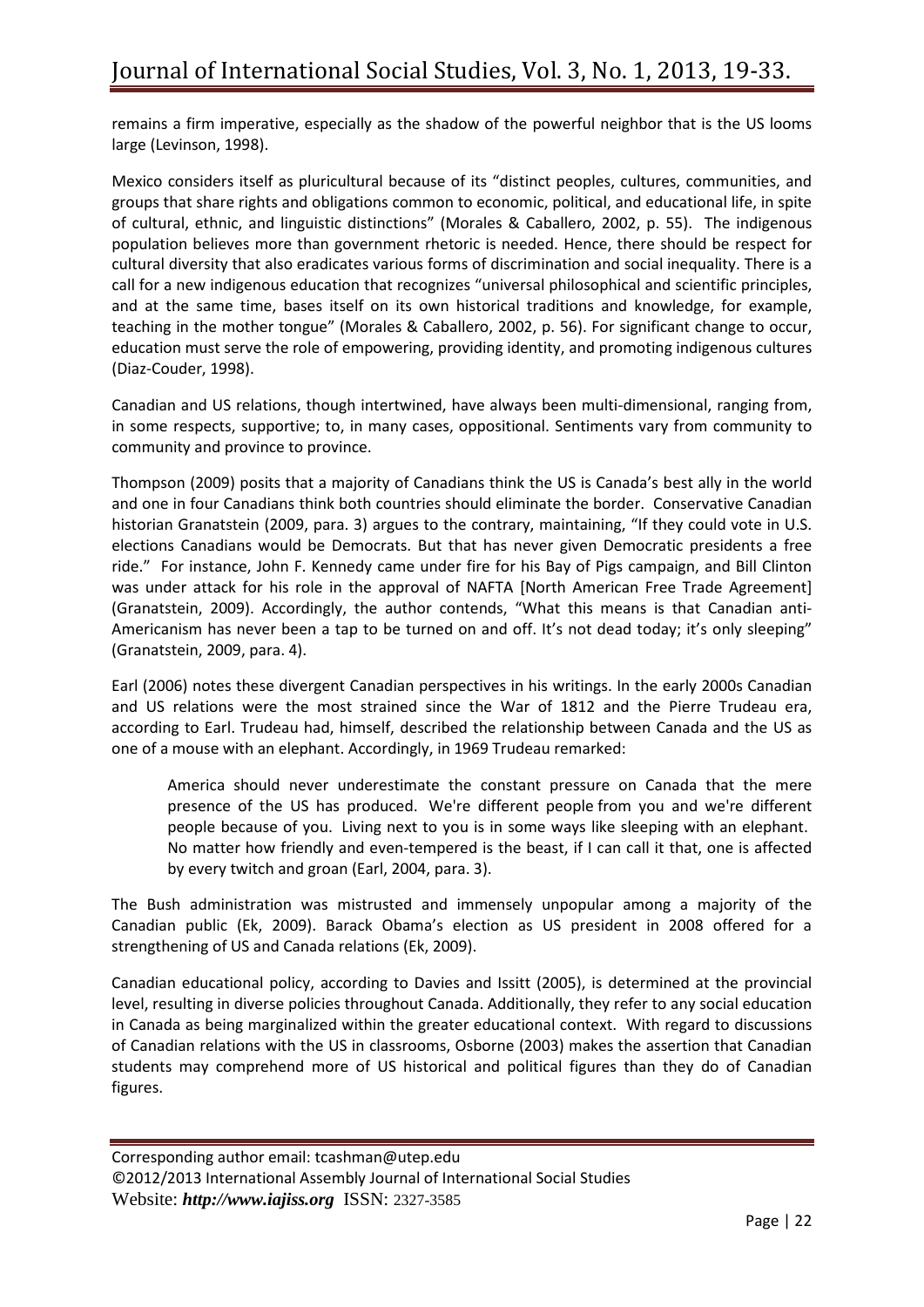Thus, I considered the effects of distinct histories, sociocultural and socio-economic contexts, and the decisions of policymakers in Chihuahua, Mexico and eastern Ontario, Canada. I also examined the conditions for teaching and the extent to which US policies were taught in the social studies curricula of Mexico and Canada.

# **Method**

In Chihuahua, Mexico, face-to-face interviews and focus group discussions were conducted with 21 social studies teachers and 4 school administrators at two school sites.

The research in Ontario, Canada, focused on 10 teacher participants at three sites and their reporting of classroom discussions (See Table 1).

Research methodologies followed Stake's (2000) model for a substantive case study. Accordingly, I reflected on impressions, data, records, and salient elements at the observed site. Open-ended questions were asked with regard to the research problem. Data were subsequently collected, noted for frequency, and categorized. The next step was to develop interpretive explanations of observations, interviews, and archives (Creswell, 2007). Data analysis followed what Glesne (2011) refers to as thematic analysis, whereby the data was read many times in search of emerging themes or categories and subcategories. This also corresponds with Creswell's (2007) description of the data analysis spiral, wherein the analysis process is iterative, including multiple coding phases. For analysis of the overall case study, I took into consideration the recommendations of Yin (2003) for considering local meanings and foreshadowed meanings in their context. The work was highly reflective, with border pedagogy (Giroux, 1991) as a framework for uncovering contextual conditions relevant to phenomena (Yin, 2003).

For trustworthiness, interpretations of the data were clarified by paraphrasing or restating what I believed to be the intended positions and replies. I also sought to verify the interpretations were reflective of the participants' true sentiments in the responses, either orally with the interviewees or through online communications. Finally, I tested counterexamples of major themes to ensure the researchers' interpretations were trustworthy (Maxwell, 2010).

The key categories of data that emerged were as follows:

- 1) curriculum emphasis
- 2) US international policies,
- 3) war and terrorism, and
- 4) comparative perspectives of government and society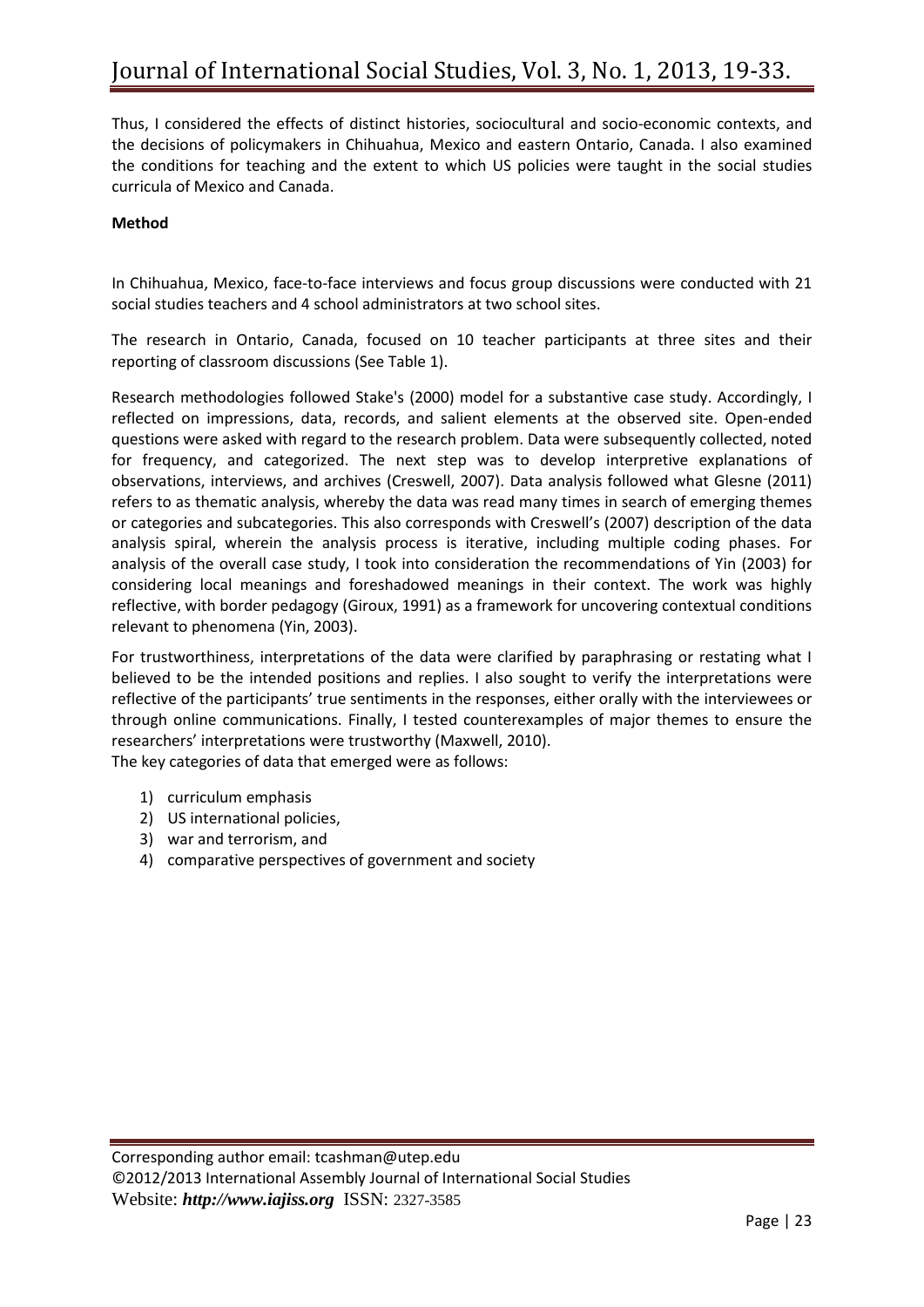| Variable             | <b>Country of experience</b> | Number (N)     | %<br>οf<br>total                        |
|----------------------|------------------------------|----------------|-----------------------------------------|
|                      | (M)=Mexico                   |                | participants<br>in<br>either (M) OR (C) |
|                      | (C)=Canada                   |                |                                         |
| School site          | Upper Elementary (M)         | 13             | 52 %                                    |
|                      | Secondary (M)                | 12             | 48 %                                    |
|                      | Secondary (C)                | 10             | 100 %                                   |
| Professional role    | Administrators (M)           | $\overline{4}$ | 16 %                                    |
|                      | Teachers (M)                 | 21             | 84 %                                    |
|                      | Teachers (C)                 | 10             | 100 %                                   |
| Teacher gender       | Male (M)                     | 10             | 48 %                                    |
|                      | Female (M)                   | 11             | 52 %                                    |
|                      | Male (C)                     | 9              | 90%                                     |
|                      | Female (C)                   | $\mathbf{1}$   | 10%                                     |
| Administrator gender | Male (M)                     | $\overline{2}$ | 50%                                     |
|                      | Female (M)                   | $\overline{2}$ | 50 %                                    |
|                      | (C)                          | 0              | 0                                       |

Table 1: *Participants' Demographics or Characteristics (N =Number of Participants)*

#### **Results**

#### **Curriculum Emphasis**

In both Mexico and Canada instructional modes and time allotted to discussions of US policies varied in terms of pedagogy and how present and historical issues were discussed. Mexican educators reported variable amounts of time spent on classrooms discussions of US international affairs. Many participants pointed out that the national curriculum as it related to Mexico had to be dealt with first. Accordingly, dialogue on US policies took place after the formal curriculum had been addressed. Teachers and administrators reported their classroom discussions centered on students' feelings of family members residing and working in the US. Many of the students, themselves, had lived in the US at some point. Invariably, when democratic systems were discussed, students offered their perspectives on policies of the US, largely based on their own personal experiences or family members' experiences and accounts.

Canadian participants maintained that the extent of discussions depended, in large part, on the provincial curriculum. Nonetheless, it was pointed out that considerable time (20% or more) in courses such as Geography, World Issues, Canadian and International Law was devoted to dialogue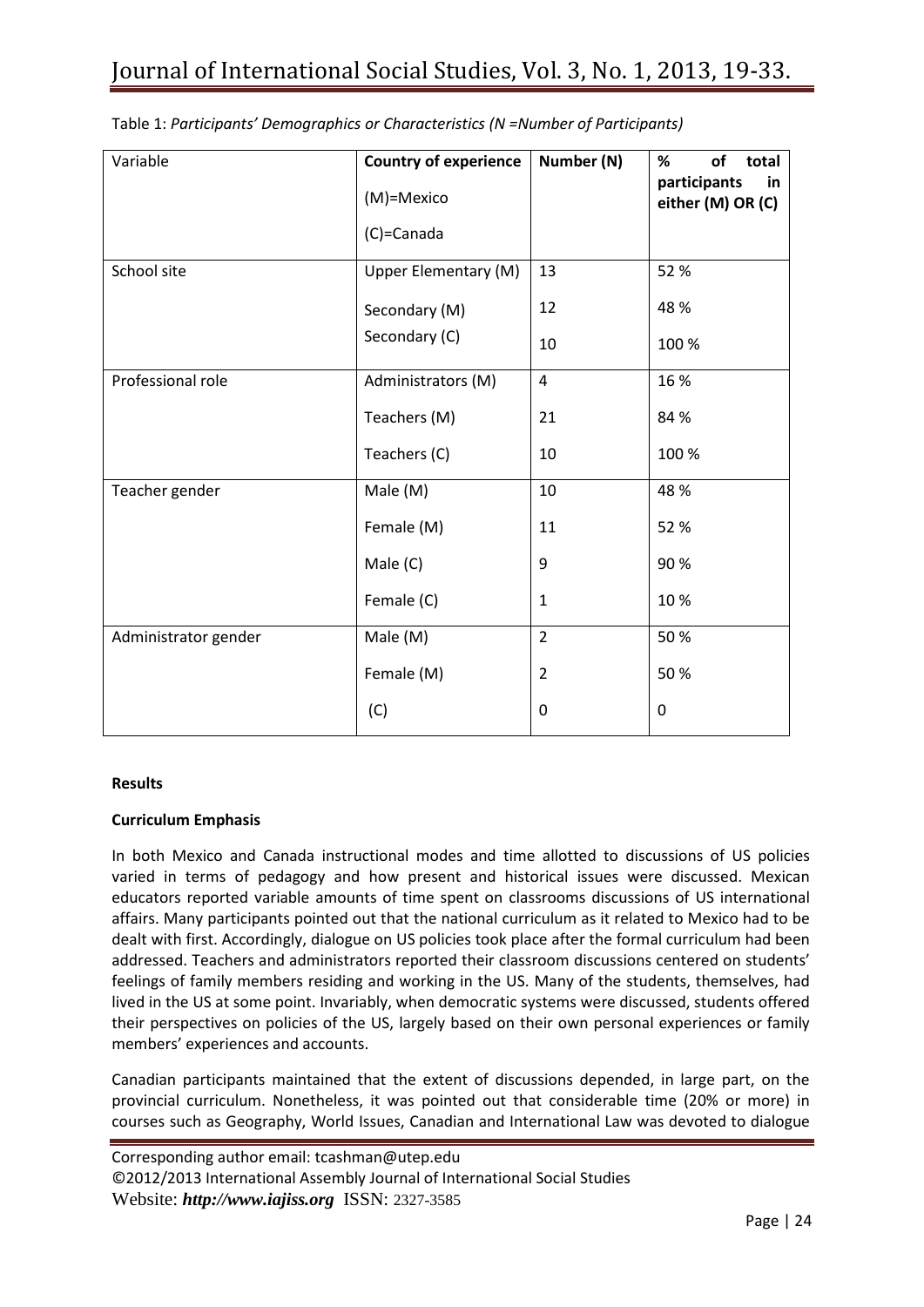on US policies. In addition, a one semester elective course in US history was a popular elective and had a comparatively large student enrollment each time it was offered.

As there was considerable room for comparisons between Canada and the US in the Ontario curriculum, many issues addressed by teachers included some discussion of US policies. Accordingly, teachers were afforded opportunities to discuss US and international policies and the effects of those policies on the lives of Canadian citizens (See Table 2).

Table 2: *Total number of participants in each setting and the frequency of participants who contributed to the discussion of key themes*

| Chihuahua, Mexico                                                                                                                           | <b>Total</b>                | $f =$ frequency |
|---------------------------------------------------------------------------------------------------------------------------------------------|-----------------------------|-----------------|
|                                                                                                                                             | respondents                 |                 |
| 1. Dialogue on US policies took place after the formal curriculum had been<br>addressed.                                                    | 25                          | 17              |
| 2. Classroom discussions centered on students' feelings of family members in<br>the US                                                      | 25                          | 25              |
| 3. Learning was enhanced when students were engaged in the discussion of<br>US policies.                                                    | 25                          | 25              |
| 4. Most students wanted an end to violence and felt the War in Iraq was a war<br>of "expansion and imperialism".                            | 25                          | 25              |
| 5. Superstitions and fatalism were reported as part of students' explanations<br>for strife in the US                                       | $\overline{25}$             | $\overline{7}$  |
| 6. Students' generalized with regard to US policies.                                                                                        | 25                          | $\overline{3}$  |
| Ontario, Canada                                                                                                                             | <b>Total</b><br>respondents | $f =$ frequency |
| 1. The provincial curriculum determined the extent of discussions.                                                                          | 10                          | 10              |
| 2. Time was spent discussing differences between the US and Canadian health<br>care systems                                                 | $\overline{10}$             | $\mathbf{Q}$    |
| 3. There was a lack of support for the War in Iraq; support for the War in<br>Afghanistan has waned.                                        | 10                          | 9               |
| 4. The effects of international trade and NAFTA were discussed.                                                                             | 10                          | 8               |
| 5. US and Canada treaty issues were discussed.                                                                                              | 10                          | 9               |
| 6. Students questioned the level of crime and violence in the US.                                                                           | 10                          | 5               |
| 7. Students questioned Americans' lack of understanding of Canadian history,<br>geography, and economics.                                   | 10                          | 10              |
| 8. Educators discussed with students their concerns for "dirty" politics in the<br>US and possible spill-over effects on Canadian politics. | 10                          | $\overline{7}$  |
| 9. Students questioned and often resented the portrayal of Canadians in the US<br>media and textbooks.                                      | 10                          | 9               |
| 10. Students revealed a strong awareness of the US media and pop culture.                                                                   | $\overline{10}$             | 10              |
| 11. Canadian teachers were self critical of Canadian policies, yet reserved the<br>right to critique and contest US policies.               | 10                          | 10              |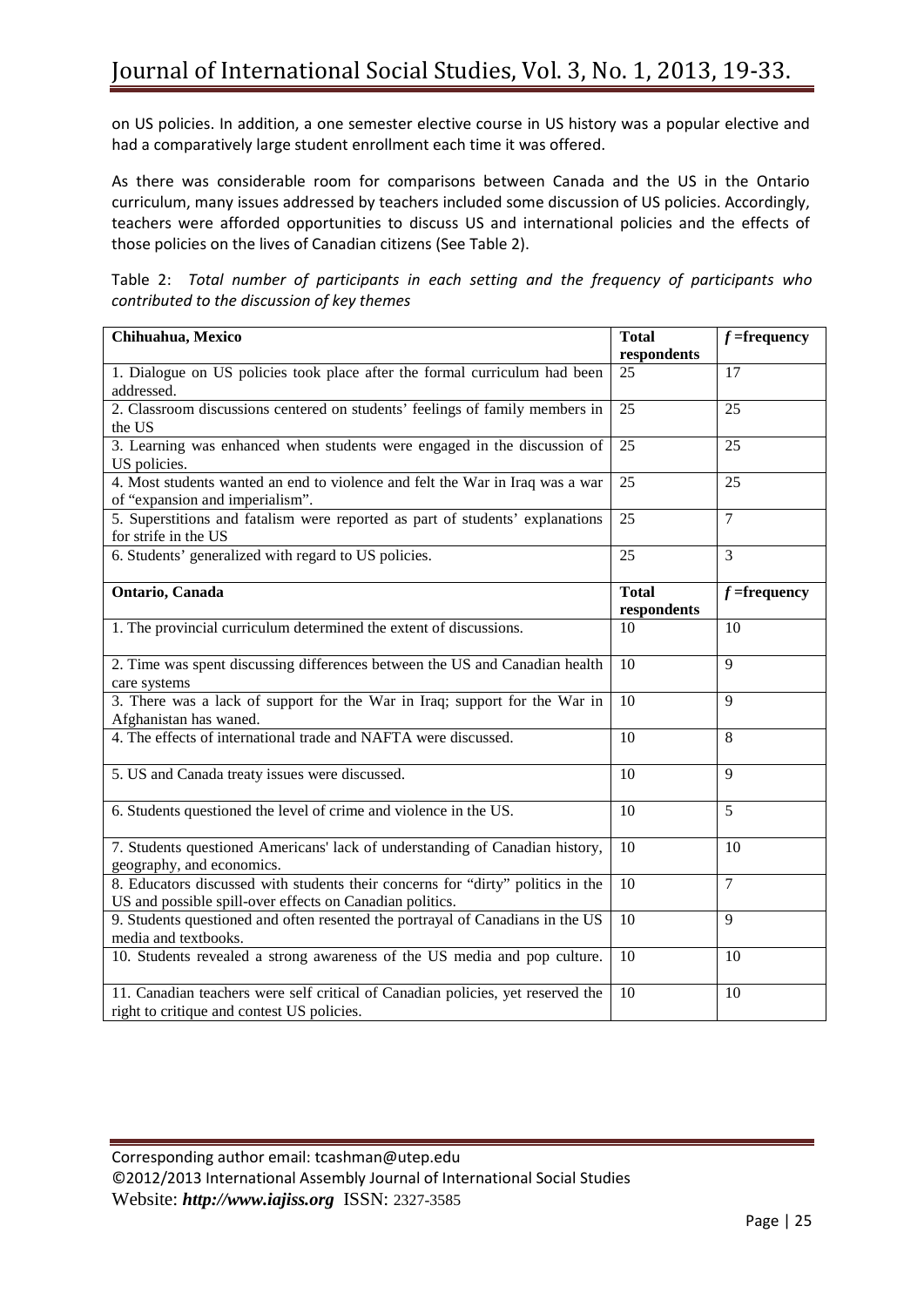### **US International Policies**

Classroom discussions centered around the US projecting itself as a model for racial equality to the rest of the world, a leader in addressing issues of pollution and global warming, and at the forefront in disaster preparedness and relief. However, educators readily noted that students perceived a wide scope of hypocrisies within American society, such as individuals of minority backgrounds being valued for their athleticism rather than other potential contributions to society, the US as a perpetrator of carboniferous emissions and its present refusal to abide by the Kyoto Accords, and the lack of assistance for the victims of Hurricane Katrina along with the questions of possible racism in the government's slow response to the hurricane victims. There were concerns over discrimination in the US, which was something students, themselves, or family members had experienced firsthand while living in the US.

Teachers in Chihuahua, Mexico, remarked of some students' proclivities to make generalizations; for example, certain students simply stated that the US has oil-driven politics. Yet, the same teachers noted that there were students who asked poignant questions during classroom discussions. Accordingly, students sought answers to questions such as the following:

"What about the US and the killing of children and innocent people in Iraq?"

"Why don't they spend their money on other causes (besides war), such as hunger in Africa?"

"Why are there such differences in pay from multinational corporations in Mexico as compared to the US (for the same work)?"

Teachers in eastern Ontario, Canada, stated that students and members of their communities discuss the effects of international trade and NAFTA, specifically, and observe locally the local loss of assembly line and industrial employment, including numerous factory closings because of the decisions of US-based multinational mega-corporations. Educators discussed recent US and Canada treaty issues, such as the opening of the Northwest Passage in the Arctic Sea for petroleum exploration, which Canada ardently opposes.

#### **War and Terrorism**

Chihuahuan educators noted students were heavily influenced by the events that unfolded on television after the September  $11<sup>th</sup>$  attacks. They reported that students expressed their sorrow for the victims of the US terrorist attacks. At the time, most students had not yet contemplated historical events that led to the terrorist attacks. More recently, many of the same individuals' attitudes have changed, as some view the American empire as "a modern-day Rome," with many of the same problems and pressures. More recently, students have expressed resentment because the economic demands of the US "affect everyone else in the world."

Although most students expressed their disapproval of terrorism, many also put forth the argument that the US is in a position to have continuing terrorist problems because of its policies. Students overwhelmingly expressed a desire for peace. The Chihuahuan teachers and administrators stated most students wanted an end to violence and felt that the War in Iraq was a war of "expansion and imperialism". Educators made note of students being leery of the long tradition of wars in the US, and most felt that the terrorism developed as a reaction to the US involvement throughout the world. Classroom discussions centered on nationalism, religion, and power struggles as root causes of terrorism.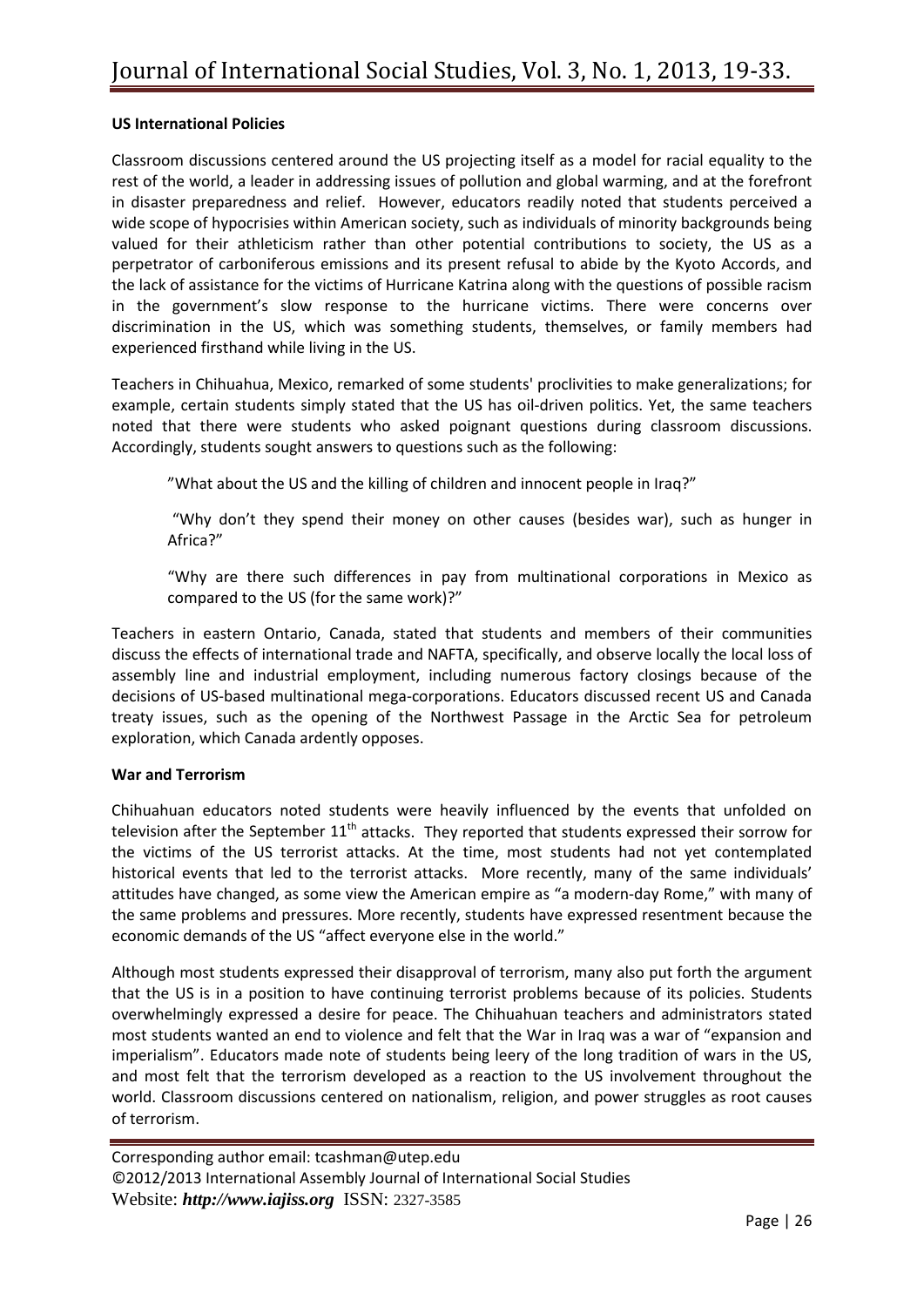Canadian perspectives and classroom discussions stood in contrast with the official US government positions. Yet, Canadian support, itself, has differed immensely from the Iraq War to the Afghanistan war. Teachers offered that their classroom discussions revealed an overwhelming lack of support for the War in Iraq, while support for the War in Afghanistan was originally strong but waned as the death toll among Canadian soldiers increased.

# **Comparative Perspectives of Government and Society**

Other key themes from the Mexican educators regarded (a) discussions of US military engagement; (b) hypocrisies in US rhetoric and society, overall; and (c) fatalistic views of current US problems. Participants asserted student learning was enhanced when students were engaged in the discussion of such issues. Most teachers felt the discourse on US policies encouraged student leadership and responsibility. By incorporating such discussions into the school curriculum students learned to compare, analyze, and reflect. It was noted that part of students' education should involve taking an **"***actitud propositiva***"** or a position, composing a strategy, and being prepared to take action.

Some teachers in Chihuahua observed what they termed as superstitions and fatalism in students' explanations for strife in the US. Accordingly, there were contentions that the US is being punished for its past crimes. Mexican educators reported that their students thought US society is suffering a breakdown in morality because of its past and present mistakes. Due its close physical proximity to the US border, Mexican students were reportedly influenced by the US media, economic shifts, and military decisions. Their teachers and administrators reported the following:

"(Chihuahua) students are aware of US policies because of media coverage."

"They (the students in Chihuahua) are personally concerned with US international decisions because of higher prices and other effects on the local standard of living."

"Many students are interested (in US international policies) because they have family members in the United States military."

Ontario teachers facilitated discussions that compared Canadian domestic policies and laws with those of the US. Also, the influences of the US media, pop culture, and domestic politics on Canadian students were popular themes for classroom discourse. For example, teachers reported considerable time spent discussing the differences between the US and Canadian health care systems.

Themes of globalization, comparisons and contrasts of Canadian and US internal and domestic policies, and the roles of the US media and pop culture emerged during interviews with teachers from Ontario, Canada. Teachers put forth that students ask questions about the level of crime and violence in the US, as compared to Canada and other economically developed countries. Discussions center on the history of the US versus other countries, and how cultural norms vary in the two countries. Teachers and their students consider how a culture of violence has existed and developed within the US, particularly gun violence. Furthermore, discussions take place on how that culture of violence affects Canada.

Participants stated that Canadian students are curious with regard to the level of understanding their American peers have of Canadian history, geography, and economics. More specifically, a common question is "Why is there such a lack of understanding of other countries among American students?" Given the close proximity of eastern Ontario to the US border, students base their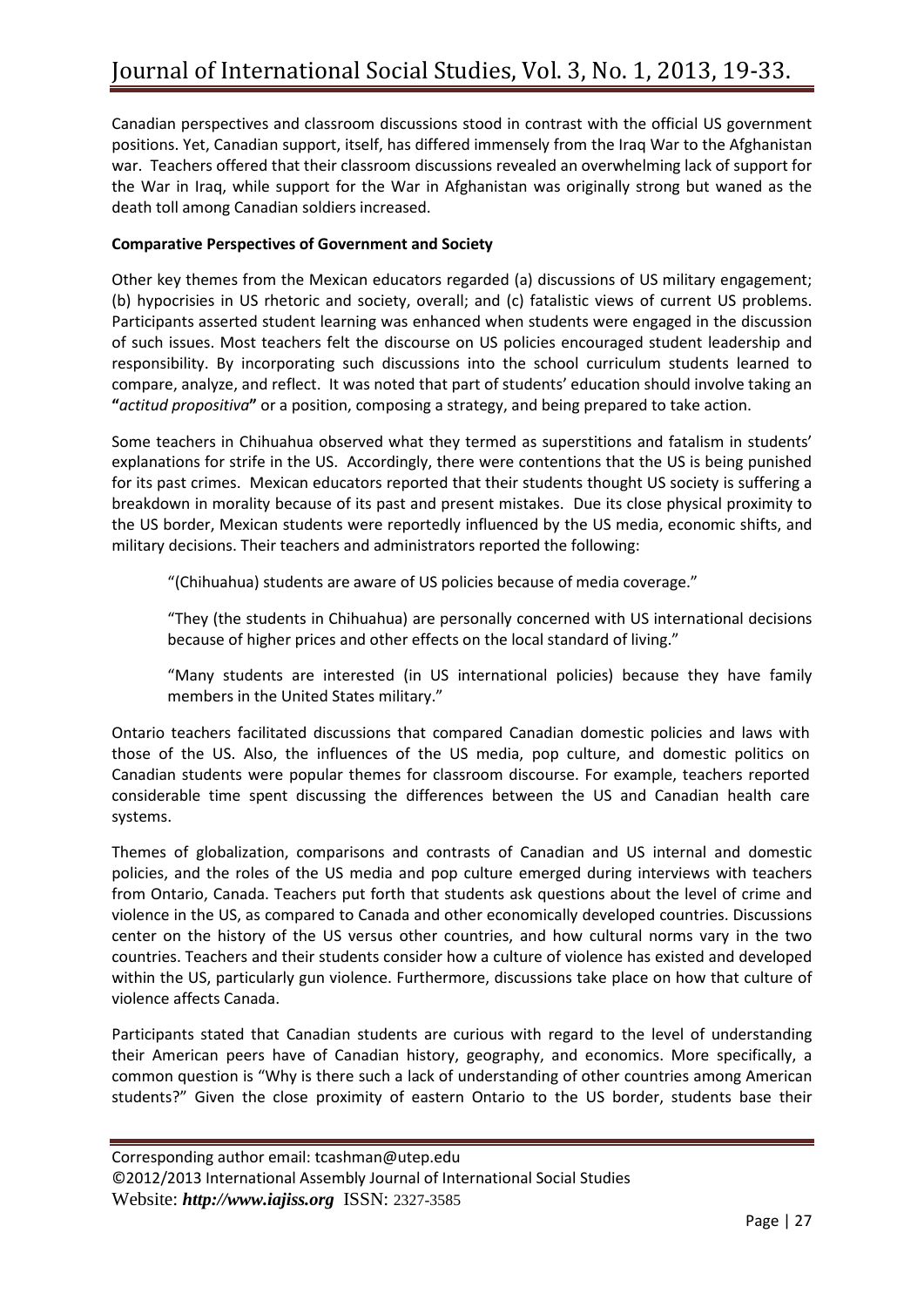questions on observations made while travelling in the US and from US media reports of social studies assessments in American classrooms.

There were open concerns among educators that the escalating and polarizing crescendo of "dirty" politics, including the apprehension that campaigns and elections may have a spill-over effect on Canadian politics. Some educators argued there was already plenty of evidence of copy-cat tactics being employed in the more historically reserved Canadian version of politics. On another note, teachers and students engaged in debates on the differences between US multiculturalism versus Canadian multiculturalism. Educators were quick to point out that racism exists in both countries, but the different histories and laws of each country led to variances in racism that can be found in locales and regions of each country.

Teachers reported their students questioned and often resented the portrayal of Canadians in the US media and textbooks. In particular, the portrayal of Canada's war contributions in US textbooks, both historically and in the present, drew the ire of educators and their students alike. Educators noted a strong familiarity and awareness of US media and pop culture. Teachers felt that there were almost predictable influences from US pop culture, both for their students and for Canadian society, in general, given the close proximity to the US border. Canadian teachers asked their students to reflect on the impact of US pop culture and the US media.

Time was devoted to the discussion of differences between the Canadian and US health care systems. A commonly expressed sentiment was, "Why is the current health care debate even taking place in the US?" Participants put forth that while the Canadian health care system has inherent problems, the shortcomings are not nearly as dire as portrayed in the US media and by opponents of government-supported health care. Teachers offered that universal health care is considered a "given" in Canada, and younger Canadians take the system for granted. After all, the Canadian Broadcasting System conducted a national survey and named Tommy Douglas, the "Father of the Canadian Health System," the most famous citizen in Canadian history based on the results of the survey.

Overall, Canadian teachers were willing to be self critical of Canadian policies while they reserved the right to critique and contest US government policies. Moreover, the general pattern was to critique US government policies and not American people, as a whole (See Table 3).

Common themes of concern emerged from participants in the two neighboring countries. In both cases discussions took place with regard to the necessity and legality of the US War in Iraq. After 9/11 both countries supported counter-terrorist measures in Afghanistan, but support for continuing US war efforts declined. Educators in both countries discussed the treatment of immigrants and US immigration policies. In Canada, discussions of immigration policies compared and contrasted Canadian and US policies; whereas, discussions in Mexican classrooms focused on the treatment of immigrants in the US.

Much attention was paid to the effects of the US media and pop culture on Canadian society. Conversely, Mexican participants noted that their students offered historical and sometimes fatalistic perspectives on current US societal issues as presented in the US media or portrayed in US pop culture.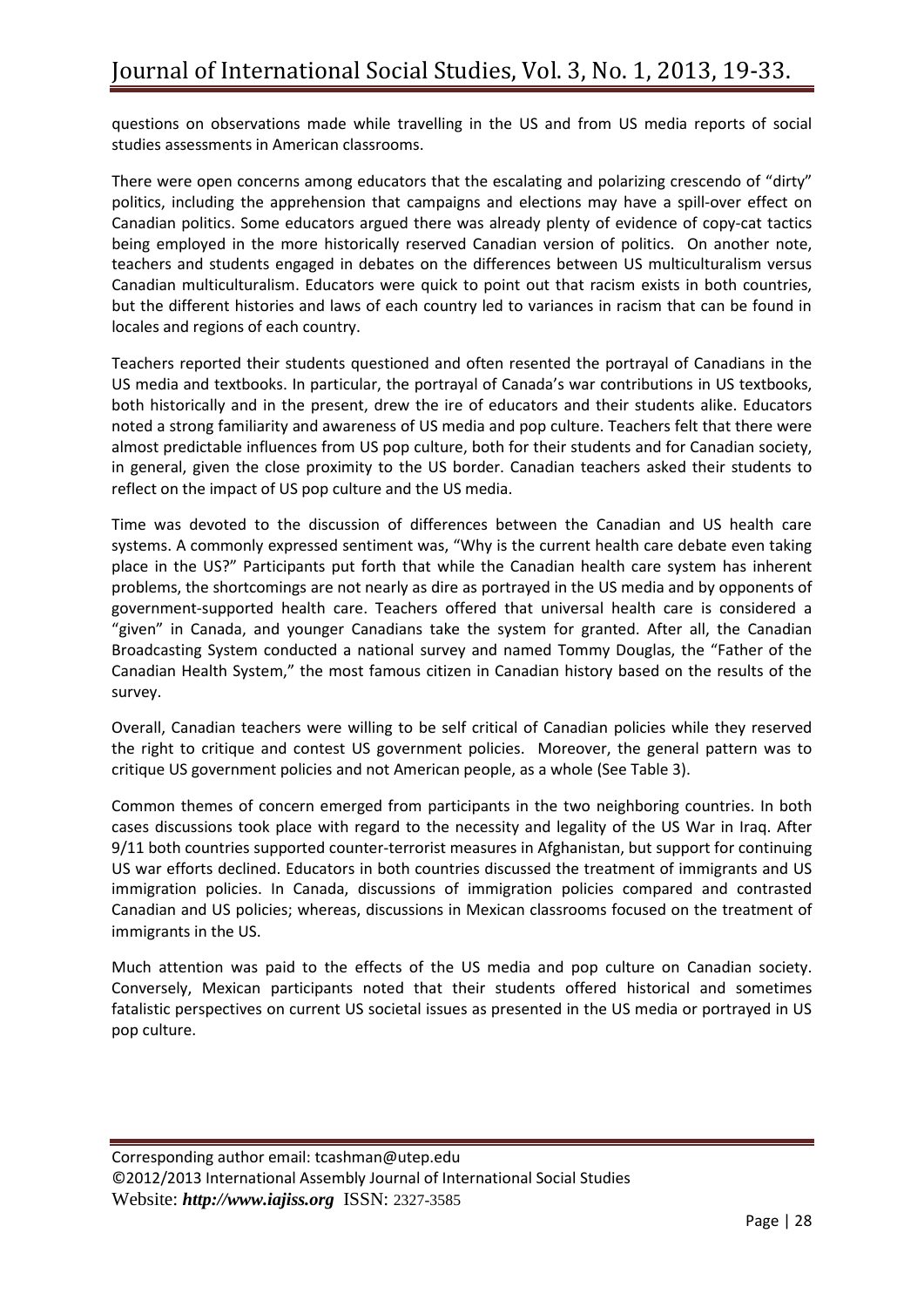Table 3. *Emergent key broad discussion topics and the numbers of participants who addressed such broad discussion topics in Chihuahua and Eastern Ontario*

| Chihuahua, Mexico                               | Eastern Ontario, Canada                    |
|-------------------------------------------------|--------------------------------------------|
| Total $N = 25$ ; $f =$ frequency                | Total $N = 10$ ; $f = \text{frequency}$    |
| US international policies, $f = 25$             | US international policies, $f = 10$        |
| 1. Iraq                                         | 1. Iraq                                    |
| 2. Afghanistan                                  | 2. Afghanistan                             |
| 3. Changing views post-9/11                     | 3. other military engagement               |
| 4. "War on Terrorism"                           | 4. treaty issues with Canada               |
|                                                 | 5. globalization                           |
| US domestic policies, $f = 25$                  | US domestic policies, $f = 9$              |
| 1. effects of US policies on friends and family | 1. health care                             |
| 2. treatment of immigrants and minorities       | 2. crime and violence                      |
| 3. lack of initiative on pollution and global   | 3. immigration                             |
| warming                                         | 4. education                               |
|                                                 | 5. religion in politics                    |
|                                                 | 6. racism                                  |
|                                                 | 7. multiculturalism                        |
| US rhetoric, $f = 7$                            | US media and cultural influences, $f = 10$ |
| 1. fatalism                                     | 1. media portrayal of Canada               |
| 2. hypocrisies                                  | 2. pop cultural influences on Canada       |
|                                                 | 3. smear politics                          |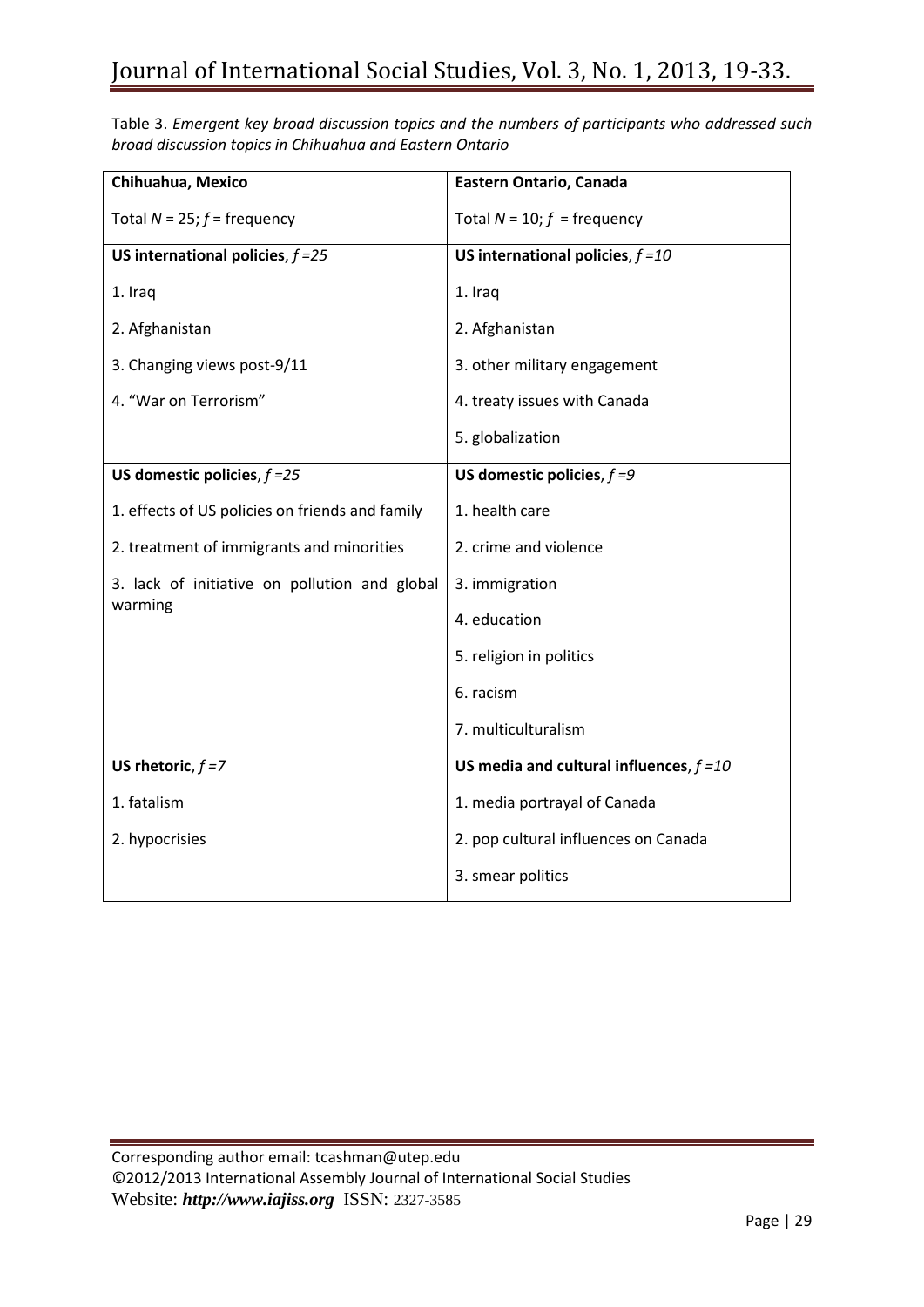## **Discussion**

Social studies educators in the US can learn valuable lessons from their fellow educators in Chihuahua, Mexico, and eastern Ontario, Canada. It is important for US educators, in turn, to feel empowered to implement discussions on international law, immigration policies, comparative perspectives of societal issues, the culture of violence in the US, or the impact of the US media and pop culture. In this manner, the US social studies curriculum is enhanced and broader academic achievement, including in-depth understandings, can be promoted through transnational, comparative studies of social studies concepts. Broader academic achievement implies successful life-long learning experiences and knowledge development that surpasses the achievement associated with doing well on a standardized test. There needs to be less emphasis on standardized test scores in US, and more emphasis on key domestic and international issues within the existing historical, political, social, and economic contexts. Hahn (2001) recommends paying more attention to democratic discourse, decision making, and civic action. Students should feel empowered to have a voice must as part of a democracy that is "continuously expanded into a world of new possibilities and opportunities for keeping justice and hope alive" (Giroux, 2009, p. 18). Students must be challenged by exploring transnational issues and making informed decisions with regard to those issues.

Hahn (2001) also encourages promoting dialogue with colleagues cross-nationally. Moreover, social studies educators should better prepare students "for their roles as knowledgeable, caring, and effective civic actors in pluralistic democracies in a globally interdependent world" (Hahn, 2001, p. 21). Teachers and their students need to be engaged in effective dialogue on policy issues facing the US To better promote transnational understandings, the curriculum in US schools should possess significant and reasonable discussions on the effects of US actions globally. For example, on the basis of my findings in this study, students can engage in comparative discourses on the following topics:

- 1) the legality of wars
- 2) immigration policies
- 3) international perspectives of US society and societal issues
- 4) crime, including white collar corruption, and violence
- 5) critiques of the mainstream media and pop culture

Border pedagogy serves to situate comparative discourses in both local and international contexts. As Giroux (1991) noted, border pedagogy works to "further create borderlands in which the diverse cultural resources allow for the fashioning of new identities within existing configurations of power (p. 28)." According to Romo and Chavez (2006) border pedagogy "works to decolonize and revitalize learning and teaching and engages students in multiple references that constitute different cultural codes, experiences, and languages to help them construct their own narratives and histories, and revise democracy through sociocultural negotiation" (p.143).

In this study teachers and administrators expressed a desire to augment better understandings of life beyond their own domestic borders. They recommended more critical self-assessments of their own educational systems, and put forth the argument that all educational systems benefit from educational interchanges. Some teachers observed their students learning about themselves by studying other cultures in depth. Educators can assist students in the US, in turn, to reflect on their own knowledge bases and their own political system by drawing comparisons with other societal perspectives. Research has indicated that without educational intervention adolescents tend to simply reflect opinions held by their own society (Garatti & Rudnitski, 2007).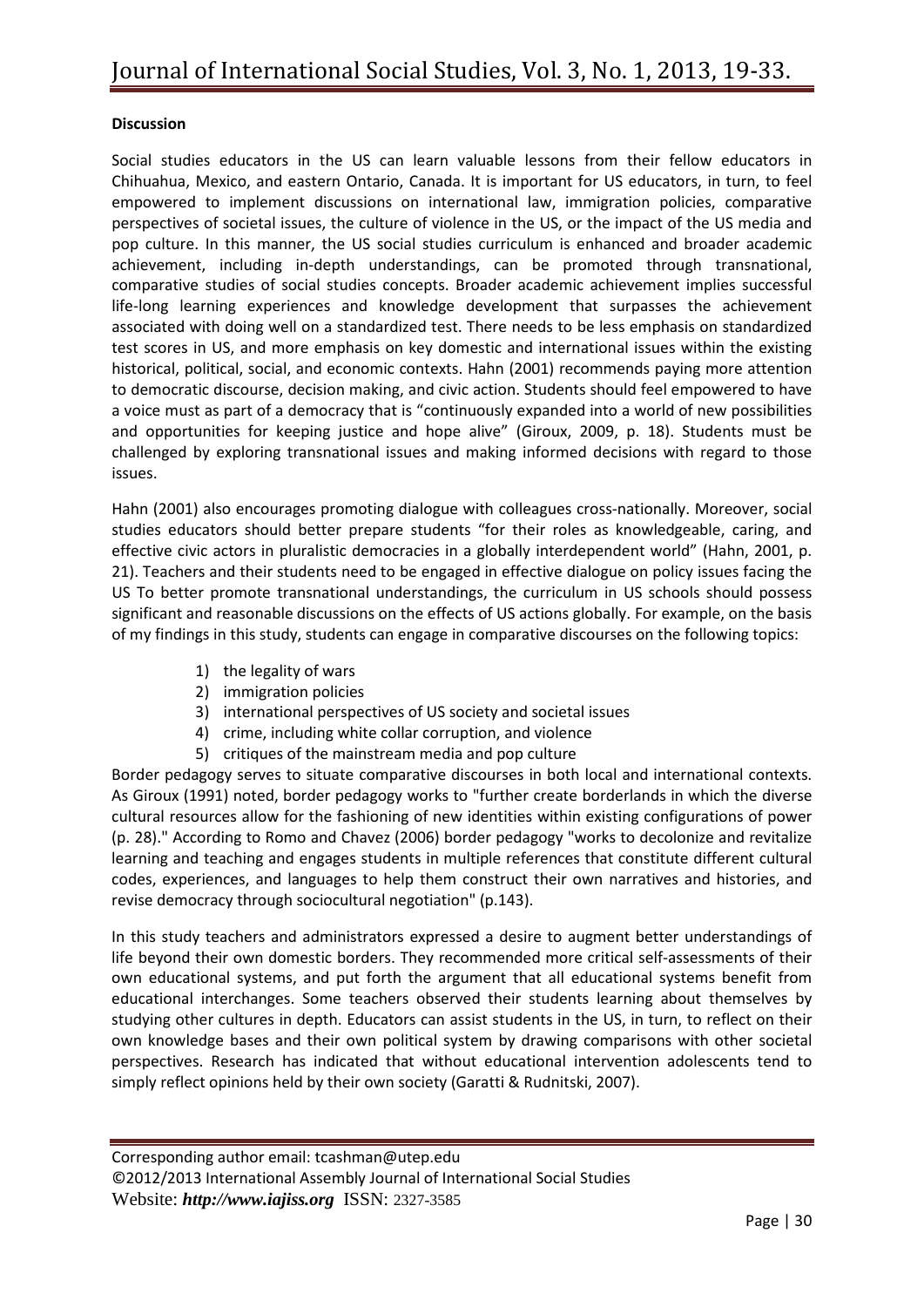To better promote transnational understandings, the curriculum in US schools should possess significant and reasonable discussions on the effects of US actions globally. Moreover, times of war and conflict, such as the present, are phases when contemplating the perspectives of others, especially those not directly engaged in the violence, is a fundamental imperative (Bender, 2002). America's unilateral decision-making should be continually challenged (Young, 2002). As Bigelow (2006, p. 605) argues, "We need to have the courage to challenge our students to question the narrow nationalism so deeply embedded in the traditional curriculum." Indeed, political, historical, social, and educational narratives from outside of the US can provide enriched understandings of the US, itself.

I maintain that educators should look critically at policies separating us, and understand more about the "wedges that educational and power systems push between children and quality educational experiences" (Hampton, Liguori, & Rippberger, 2003, p. 9). Border pedagogy can be used by decision makers, administrators, and classroom teachers to broaden perspectives and better understand and contemplate comparative social studies education. The findings of this study indicate that the US educators can learn from the narratives of educators in other countries and through meliorism, in turn, reflect on what should be preeminent among their personal goals as educators.

### **References**

- Bender, T. (Ed.). (2002) *Rethinking American History in a Global Age*. Berkeley, CA: University of California Press.
- Bigelow, B. (2006) Patriotism: Us and them. *Phi Delta Kappan*, *87* (8), 605.
- Creswell, J. W. (2007). *Qualitative inquiry & research design: Choosing among five approaches.* Thousand Oaks, CA: Sage.
- Diaz-Couder, E. (1998). Diversidad cultural y educación. *Iberoamérica Revista Iberoamericana de Educación; Educación, Lenguas, Cultural, 17.* Retrieved on 3/23/11 from

<http://www.rieoei.org/oeivirt/rie17a01.htm>

- Ek, C. (2009). Canada-US relations. CRS Report for Congress, Congressional Research Service.
- Earl, D. (2006, December 28). The elephant vs. the mouse. Retrieved on 2/24/10 from

<http://dennisearl.spaces.live.com/blog/cns!F364888C37A89235!1082.entry>

- Davies, I. & Issitt, J. (2005). Citizenship education textbooks in England, Canada and Australia. *Comparative Education 41*(4), 389-410.
- Epstein, E.H. (2008). Setting the normative boundaries: Crucial epistemological benchmarks in comparative education. *Comparative Education, 44*(4), 373-386.
- Garatti, M. & Rudnitski, R. A. (2007). Adolescents' views on war and peace in the early phases of the Iraq conflict. *Adolescence, 42,* 501-523.
- Garza, E. (2007). Becoming a border pedagogy educator: Rooting practice in paradox. *Multicultural Education, 15*(1), 2-7.
- Giroux, H. A. (1991). Border pedagogy and the politics of postmodernism. *Social Text, 28*, 51-67.

Corresponding author email: tcashman@utep.edu

©2012/2013 International Assembly Journal of International Social Studies Website: *http://www.iajiss.org* ISSN: 2327-3585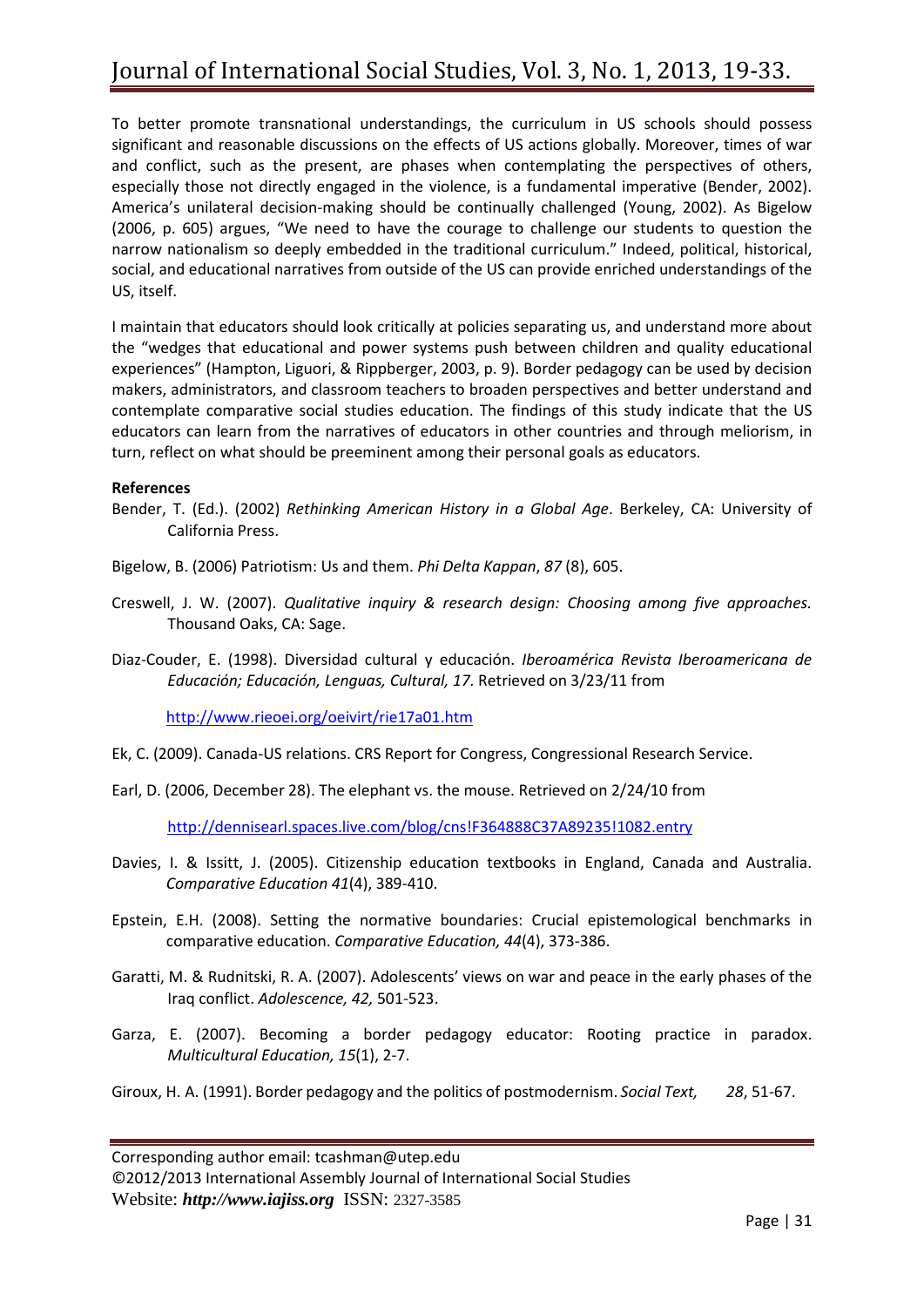- Giroux, H. A. (2009). Education and the crisis of youth: Schooling and the promise of democracy. *The Educational Forum,* 73 (1). 8-18.
- Glesne, C. (2011). *Becoming qualitative researchers: An introduction.* Boston: Pearson.
- Granatstein, J. L. (2009). Canada-US Relations After Obama's Hundred Days. Canadian Defence and Foreign Affairs Institute. Retrieved on 2/21/10 from [http://www.portalfornorthamerica.org/fr/noticeboard/2009/05/canada-us-relations-after](http://www.portalfornorthamerica.org/fr/noticeboard/2009/05/canada-us-relations-after-obama%E2%80%99s-hundred-days)[obama%E2%80%99s-hundred-days](http://www.portalfornorthamerica.org/fr/noticeboard/2009/05/canada-us-relations-after-obama%E2%80%99s-hundred-days)
- Hahn, C. L. (2001). Democratic understanding: Cross-national perspectives. *Theory into Practice,* 40 (1), 14-22.
- Hampton, E., Ligouri, O., & Rippberger, S. (2003). Binational border collaboration in teacher education. *Multicultural Education* (11) 1, 2-10.
- Levinson, B. A. (1998). Student culture and the contradictions of equality at a Mexican secondary school. *Anthropology & Education Quarterly,* 29 (3). 267-296.
- Maxwell, J. A. (2010). Validity: How might you be wrong? In W. Luttrell (Ed.), *Qualitative educational research: Readings in reflexive methodology and transformative practice.* New York: Routledge.
- Morales, M. R. & Caballero, J. J. (2002). Perspectives on the formation of indigenous teachers for an intercultural teacher education in Oaxaca, Mexico. *Action in Teacher Education,* 24 (2). 55- 63.
- Osborne, K. (2003). Teaching history in schools: A Canadian debate. *Journal of Curriculum Studies, 35*(5), 585-626.
- Phillips, D. & Schweisfurth, M. (2006). *Comparative and international education: An introduction to theory, method, and practice*. London: Continuum.
- Reyes, M. de la Luz. (2005). Introduction to the special issue: Educational lives on the border. *Journal of Latinos and Education, 4*(3), 149-152.
- Rippberger, S. J. & Staudt, K. A. (2003). *Pledging allegiance: Learning nationalism at the El Paso-Juarez border*. New York: Routledge Falmer.
- Romo, J.J., & Chavez, C. (2006) Border pedagogy: A study of pre-service teacher transformation. *The Educational Forum, 70*, 142-153.
- Sistema Educativo de los Estados Unidos Mexicanos Principales Cifras Ciclo

Escolar (2004). Secretaría de Educación Pública, Subsecretaría de Planeación y Coordinación. Dirección General de Planeación, Programación y Presupuesto. Retrieved from: [http://www.sep.gob.mx/work/appsite/princif2003/Princcif2003.pdf. 02/15/2006.](http://www.sep.gob.mx/work/appsite/princif2003/Princcif2003.pdf.%2002/15/2006)

- Stake, R. E. (2000). Case studies. In N. K. Denzin and Y.S. Lincoln, (Eds.). *Handbook of qualitative research* (2nd ed., pp. 435-454). Thousand Oaks, CA: Sage Publications, Inc.
- Thompson, E. (2009, September 16).USA is A-OK with Canadians, *The Kingston Whig-Standard*. Sun Media.

Corresponding author email: tcashman@utep.edu ©2012/2013 International Assembly Journal of International Social Studies Website: *http://www.iajiss.org* ISSN: 2327-3585